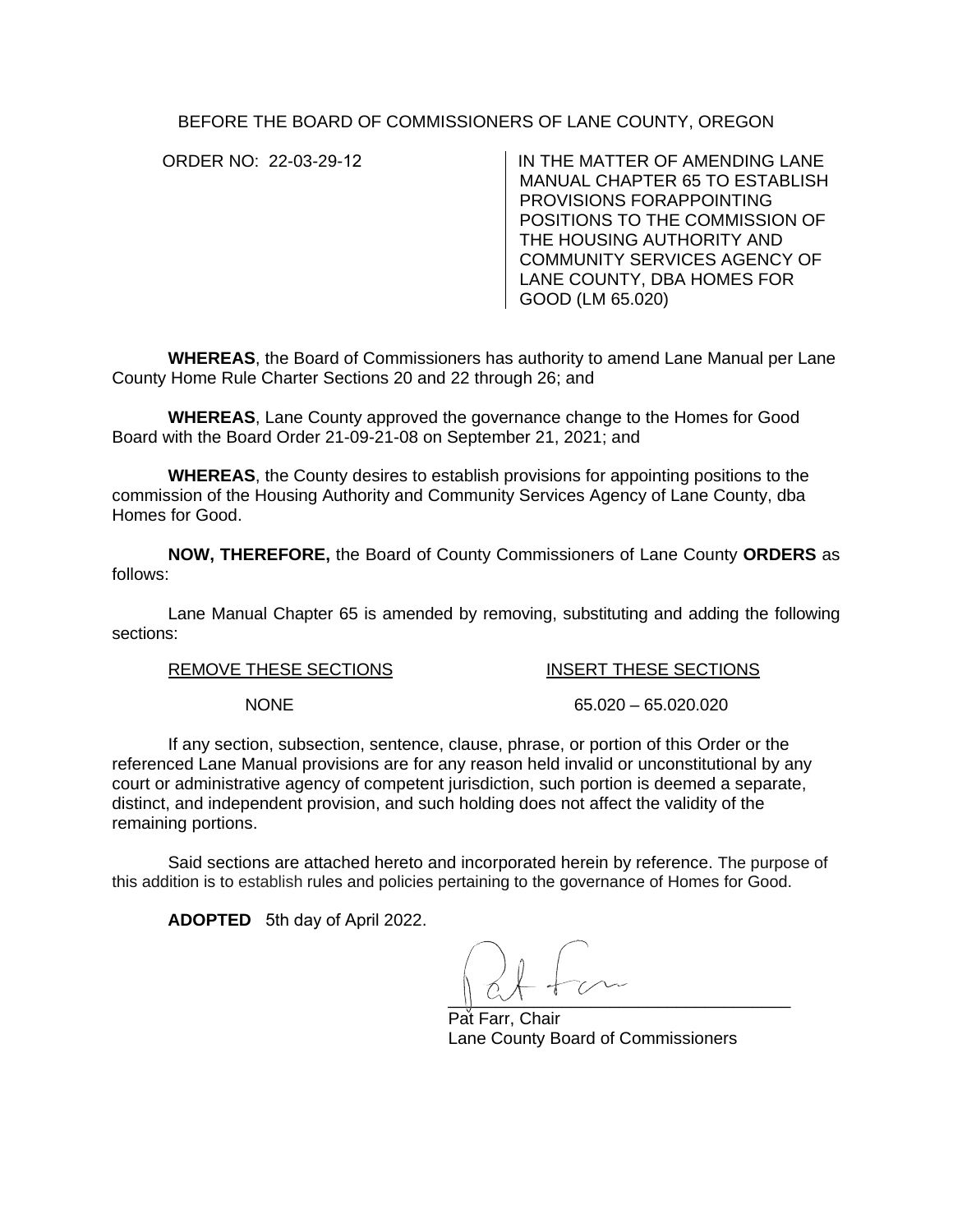# **65.020 – APPOINTING POSITIONS TO THE COMMISSION OF THE HOUSING AUTHORITY AND COMMUNITY SERVICES AGENCY OF LANE COUNTY**

## **65.020.005 – General.**

For purposes of ORS Chapter 456, the Board of Commissioners is the "governing body" for the Housing Authority and Community Services Agency of Lane County ("Housing Authority"). While the Housing Authority is a separate governmental entity, the Board of Commissioners has statutory authority to make appointments to the Housing Authority commission. This section establishes the procedures for making Housing Authority commission appointments.

## **65.020.010 – Housing Authority Commission.**

- A. Pursuant to ORS 456.095, the Board of Commissioners has elected to have the powers of the Housing Authority exercised by a commission composed of nine (9) persons appointed by the Board of Commissioners. The commission will be comprised of: two (2) residents who receives direct assistance from the Housing Authority; two (2) sitting Commissioners from the Board of Commissioners; and five (5) persons appointed from the community.
- B. Appointments and reappointments will be made by Board order.
- C. The commissioners who are first appointed shall serve terms as follows:
	- 1. Two (2) commissioners shall be appointed for terms of one (1) year.
	- 2. Two (2) commissioners shall be appointed for terms of two (2) years.
	- 3. Two (2) commissioners shall be appointed for terms of three (3) years.
	- 4. Three (3) commissioners shall be appointed for terms of four (4) years.
- D. After the initial term, commissioners shall be appointed by Board order in the same manner as the original appointment for a term of office of four (4) years except that all vacancies shall be filled for the unexpired term.
- E. A commissioner shall hold office until a successor has been appointed and qualified.

## **65.020.020 - Appointment Process.**

- A. Applications. Applications for commission membership will be accepted at any time and will be kept for twelve (12) months from the date of the application. Incumbents will submit a new application to be considered for reappointment to the commission.
- B. Advertisement. Vacancies for the commission will be advertised for thirty (30) days, unless the County Administrator determines that there is an adequate pool of candidates from a previous advertisement within the past six (6) months. A shorter advertisement period or alternative means of identifying qualified applicants may be utilized upon consultation with the Housing Authority executive director.
- C. Time Frame for Application. Only those citizens who have formally applied for appointment within the proper timeframe and have the proper qualifications may be considered for appointment.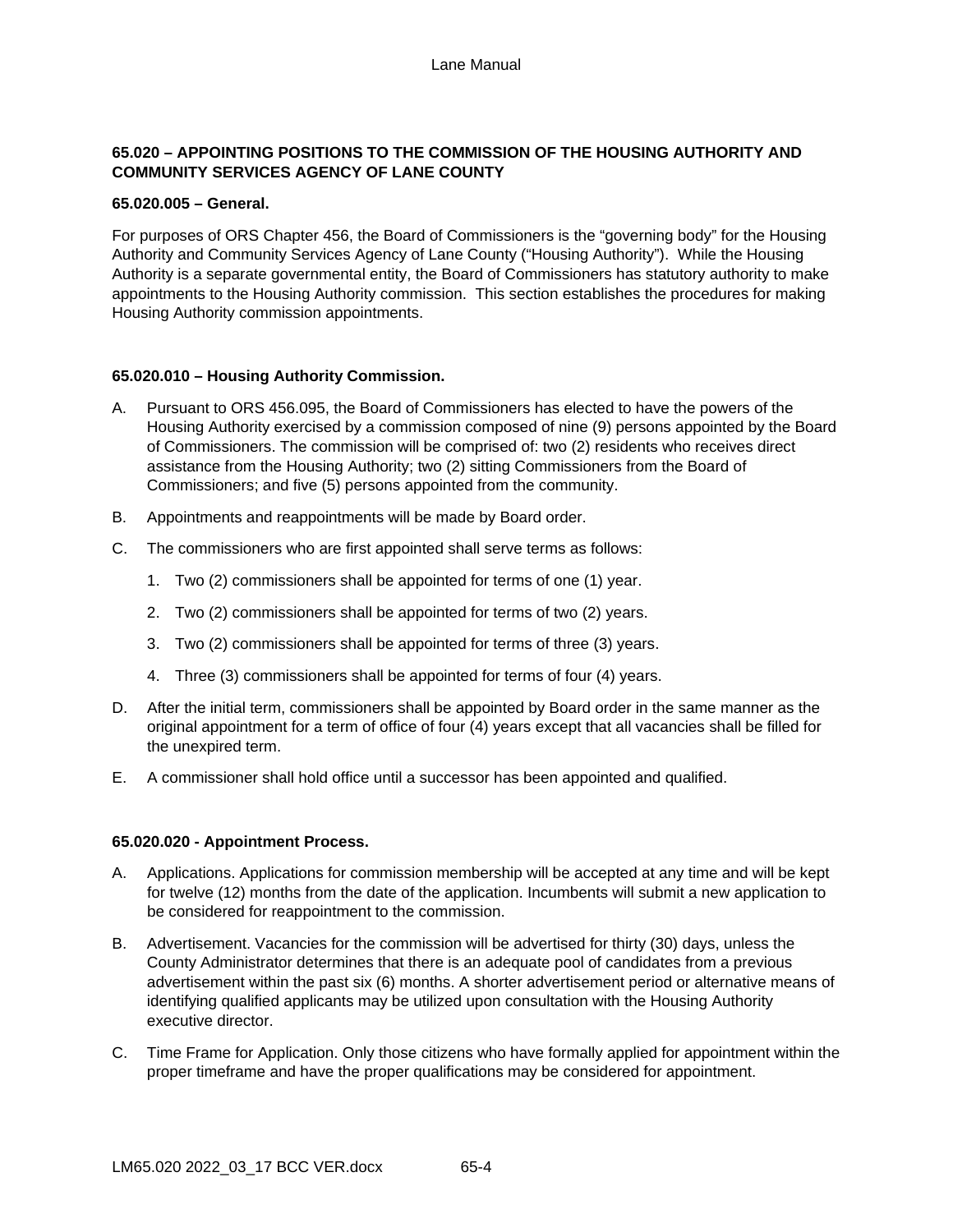## Lane Manual

- D. Conflicts of Interest. In furtherance of the laws relating to conflicts of interest, no Housing Authority vendor will be appointed to the commission. In this context, "vendor" means any individual, partnership, joint venture, corporation, private non-profit organization or private for-profit organization who seeks to obtain a contract with the Housing Authority to provide a service or product on some type of regular basis, i.e., more often than "infrequently" or "rarely." "Vendor" includes employees, board members and any members of the organization who actively participate in the management of the vendor.
- E. Vacancy During a Term. Whenever a vacancy occurs during a term, a replacement will be appointed.
- F. Interview. The Board may utilize an interview process prior to appointment. The Board may appoint a subcommittee to conduct the interviews.
- G. Employees. Housing Authority and County employees will not be eligible for appointment to the commission.
- H. Administration of Appointment Process. The County Administrator is delegated authority to work with the Housing Authority executive director to create an application form, advertise for applications, implement interview processes, and otherwise administer the commission appointment procedures.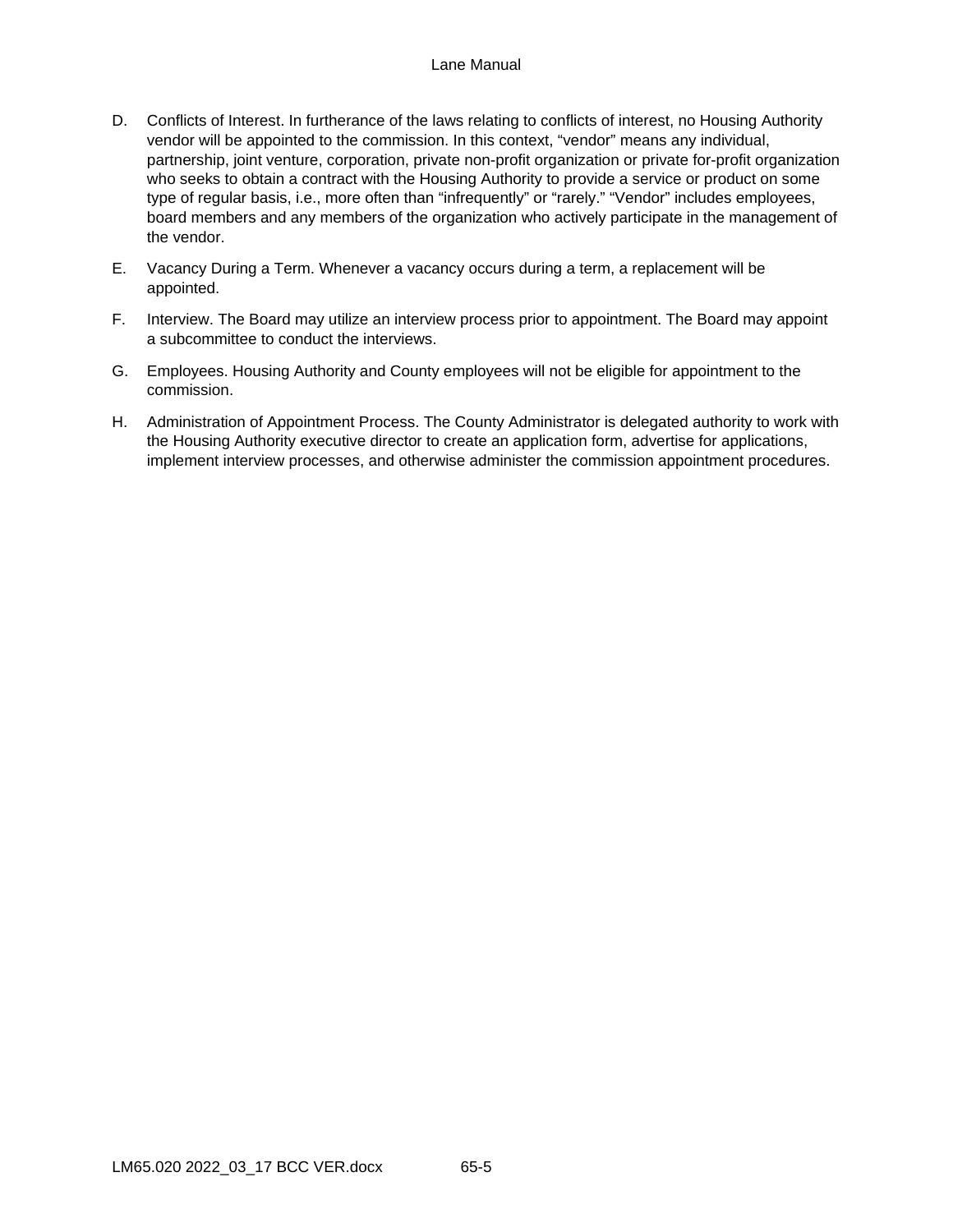#### Lane Manual

# **65.020 – APPOINTING POSITIONS TO THE COMMISSION OF THE HOUSING AUTHORITY AND COMMUNITY SERVICES AGENCY OF LANE COUNTY**

**65.020.005 – General.**

**For purposes of ORS Chapter 456, the Board of Commissioners is the "governing body" for the Housing Authority and Community Services Agency of Lane County ("Housing Authority"). While the Housing Authority is a separate governmental entity, the Board of Commissioners has statutory authority to make appointments to the Housing Authority commission. This section establishes the procedures for making Housing Authority commission appointments.**

**65.020.010 – Housing Authority Commission.**

- **A. Pursuant to ORS 456.095, the Board of Commissioners has elected to have the powers of the Housing Authority exercised by a commission composed of nine (9) persons appointed by the Board of Commissioners. The commission will be comprised of: two (2) residents who receives direct assistance from the Housing Authority; two (2) sitting Commissioners from the Board of Commissioners; and five (5) persons appointed from the community.**
- **B. Appointments and reappointments will be made by Board order.**
- **C. The commissioners who are first appointed shall serve terms as follows:**
	- **1. Two (2) commissioners shall be appointed for terms of one (1) year.**
	- **2. Two (2) commissioners shall be appointed for terms of two (2) years.**
	- **3. Two (2) commissioners shall be appointed for terms of three (3) years.**
	- **4. Three (3) commissioners shall be appointed for terms of four (4) years.**
- **D. After the initial term, commissioners shall be appointed by Board order in the same manner as the original appointment for a term of office of four (4) years except that all vacancies shall be filled for the unexpired term.**
- **E. A commissioner shall hold office until a successor has been appointed and qualified.**

#### **65.020.020 - Appointment Process.**

- **A. Applications. Applications for commission membership will be accepted at any time and will be kept for twelve (12) months from the date of the application. Incumbents will submit a new application to be considered for reappointment to the commission.**
- **B. Advertisement. Vacancies for the commission will be advertised for thirty (30) days, unless the County Administrator determines that there is an adequate pool of candidates from a previous advertisement within the past six (6) months. A shorter advertisement period or alternative means of identifying qualified applicants may be utilized upon consultation with the Housing Authority executive director.**
- **C. Time Frame for Application. Only those citizens who have formally applied for appointment within the proper timeframe and have the proper qualifications may be considered for appointment.**